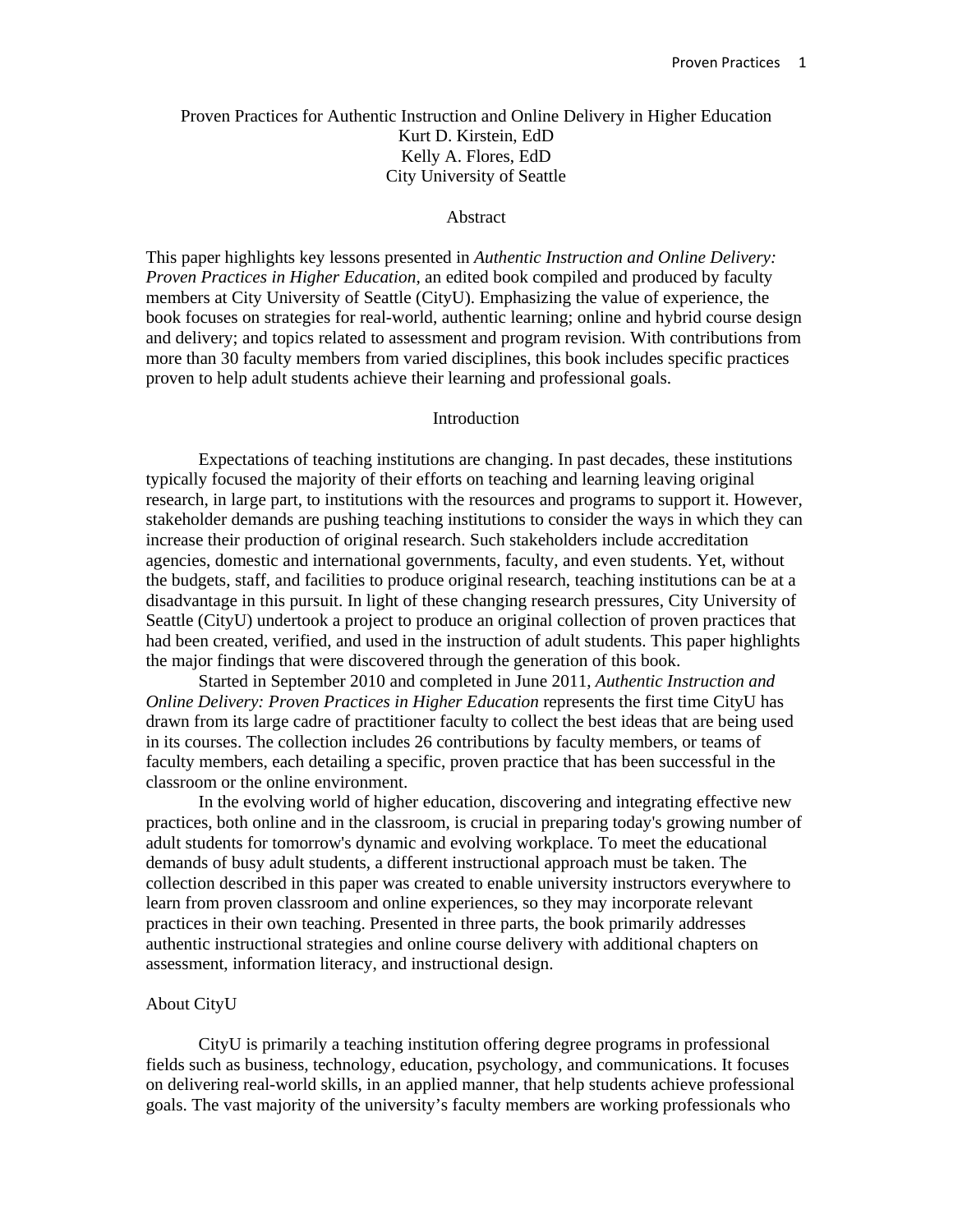are selected to teach on topics closely related to work they do for a living. Over the years, one of the hallmarks of a CityU education has been the link to real-world applicability that comes from the connections that the university's seven hundred practitioner faculty members bring to their classes.

 While the university provides its faculty members with orientations and periodic training, much of what makes these faculty members successful in their classes has come from their own experience, their own proven practices for educating adults. Over the years, it has become evident that the university has accumulated a rich collection of valuable educational strategies that can and should be shared with teaching faculty from similar institutions worldwide. This was the primary driving idea behind the production of the university's first edited volume.

### Producing the Collection

In September 2010, the university committed to a project to gather and publish its first collection of proven practices; it was to be the university's first book in a series of annual volumes addressing contemporary topics in higher education. A call for proposals was issued to university faculty and staff that resulted in approximately 50 submissions. Of these, 35 were accepted resulting in 28 completed chapters. Two chapters were eliminated for qualitative reasons. The editors revised the remaining 26 that were included in the final book, which was published in June 2011 and made available to the higher education community through the self-publishing division of Amazon.com.

Most of the chapters that made up the collection covered proven practices that had been successful at helping adult students achieve their learning and professional goals. Rather than reporting on educational research and theory, these chapters covered teaching methodologies that CityU faculty members were willing to share so that other university instructors would be able to learn from their experiences.

As the book came together, a few general themes emerged. The first theme centered on methods of authentic instruction, or the various ways in which learning can be tied to realworld applicability. The practices appeared in part one. The second theme that emerged was online delivery. As a pioneer in online instruction, CityU faculty members were able to draw upon years of experience as they shared proven practices that prepare their students for the future, as technology continues to impact the way online education is designed and delivered. These online practices were covered in part two. A final theme that emerged was in learning assessment and program revision.

The sections that follow will provide a synopsis of the strategies related to authentic instruction and online course delivery. These first two sections made up the majority of the book and contain the most useful insights. They provide information regarding a collection of proven practices and indicate how each might be useful to faculty members serving diverse student populations around the world.

### Authentic Instruction

The goal of authentic instruction is to create learning opportunities that resemble realworld application. In a classroom environment that supports authentic learning, students are able to put new material to immediate use because it is taught in a manner that closely resembles the way it will be used in the real world. Depending on the discipline, many methods are available to facilitate authentic instruction. These include strategies that help students construct meaning, conduct learning inquiries and self-reflection, and inspire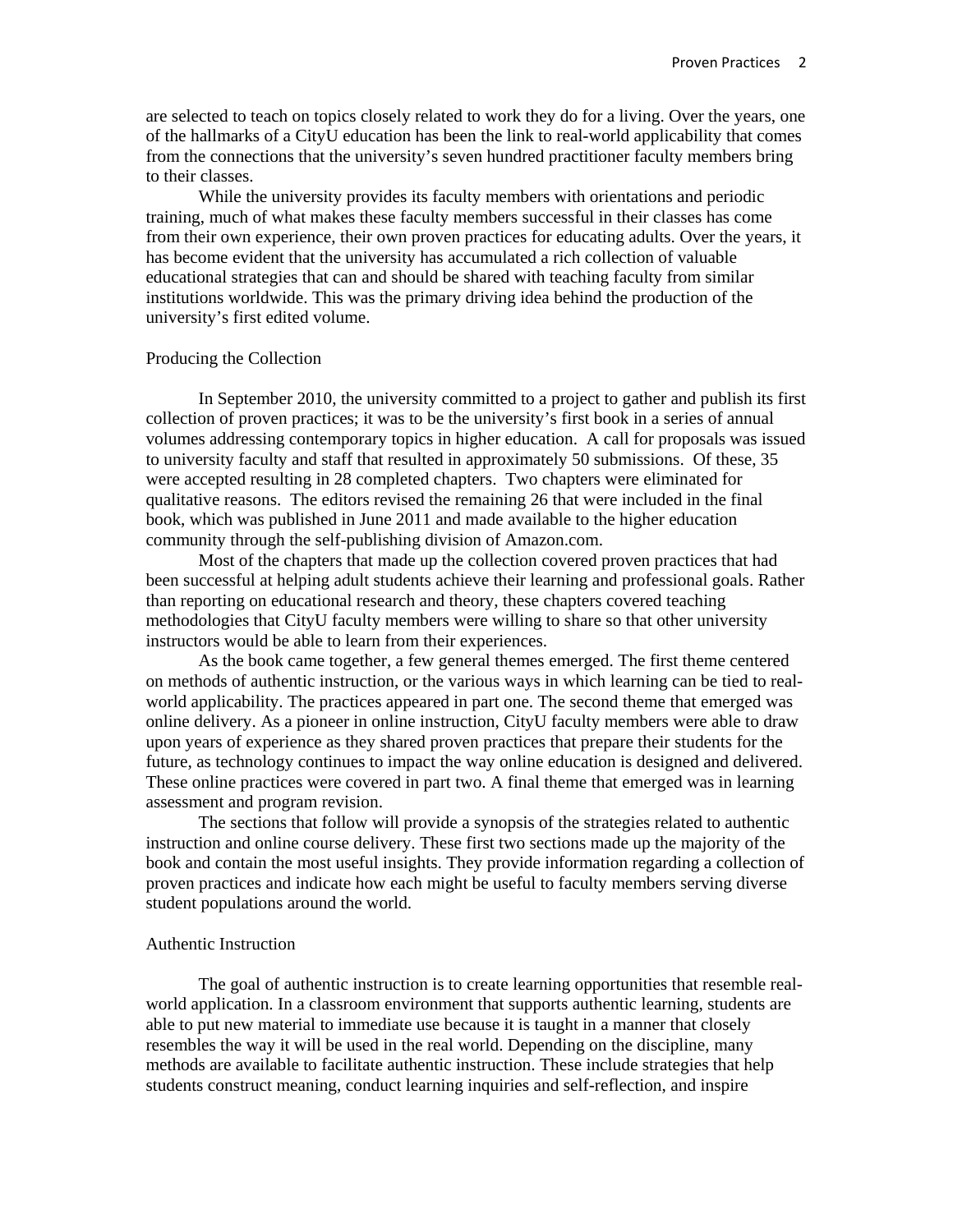students to take action to address real-world problems. Several specific strategies to support authentic instruction and learning will be discussed in the sections to follow.

Constructivism and authenticity. Constructivism and authenticity are effective ways to reinforce authentic learning. Both can be achieved in higher education through the use of current events, including breaking news stories. Used in communications courses, including media and society, intercultural communication, and public relations, this practice is also relevant to social studies, education, psychology, and management courses. Learning through real-world events engages students and faculty alike because they are applying concepts and theories to real topics requiring real solutions, decision-making skills, and ethical and critical thinking. Embedding this practice into pedagogical theory enhances the authenticity of the practice itself.

Constructivism, as a theory of knowledge and of learning, is also a teaching practice. A broad term with several strands of thought, constructivism has been viewed as psychological and sociological. The main components of constructivism include meaning making, critical thinking, and the active role of the student. Brommer (2011) and Szyarto (2011) provide support for the use of constructivist theory both in the construction of practical and higher order learning demonstrating that a constructivist approach can be useful at many different levels in higher education (Brommer, 2011).

Inquiry learning. Another method of ensuring authentic instruction is to utilize inquiry learning. Founded on the scientific inquiry method, inquiry learning allows students to gain a clear understanding of topics by constructing and conducting inquiries to discover knowledge thus allowing them to incorporate that knowledge into their world views. This approach advocates active, hands-on learning, as opposed to the traditional model of lecture and recall.

The role of the instructor in an inquiry-learning model is to provide the opportunity for meaningful inquiry and then to facilitate the students' discovery process. Because of the individual way in which knowledge is assimilated, it is primarily up to the student to make the experience meaningful for him/herself. The instructor becomes the guide to the students' learning process but does not determine the learning outcome (Gunhold, 2011).

Self-reflection. Self-reflection is the process by which students are allowed and encouraged to become conscientious learners. In such environments, the learner is asked to consider the learning process and assess the extent to which that process has been successful or meaningful. Reflecting on the assimilation of new knowledge and its impact is a key part of authentic instruction (Chuprina & Zaher, 2011).

Self-reflection is important to the adult learner on two levels. First, the specific course content must be considered to ensure that the learner has a clear understanding of its meaning. But, perhaps equally important is the opportunity to understand what that content means in terms of one's cognitive view. How has the new knowledge impacted one's existing view of a particular field? Does the new knowledge support existing viewpoints or create cognitive dissonance that must be resolved? And to what extent will this prepare the student for additional learning? Self-reflection can be an important method for answering these questions.

Self-direction. Adults become self-directed learners to fulfill a personal and intrinsic desire to gain knowledge. The reasons behind self-directed learning are varied and multidimensional, but the key element is an individually motivated desire to learn and this desire can be a significant part of the process of authentic instruction.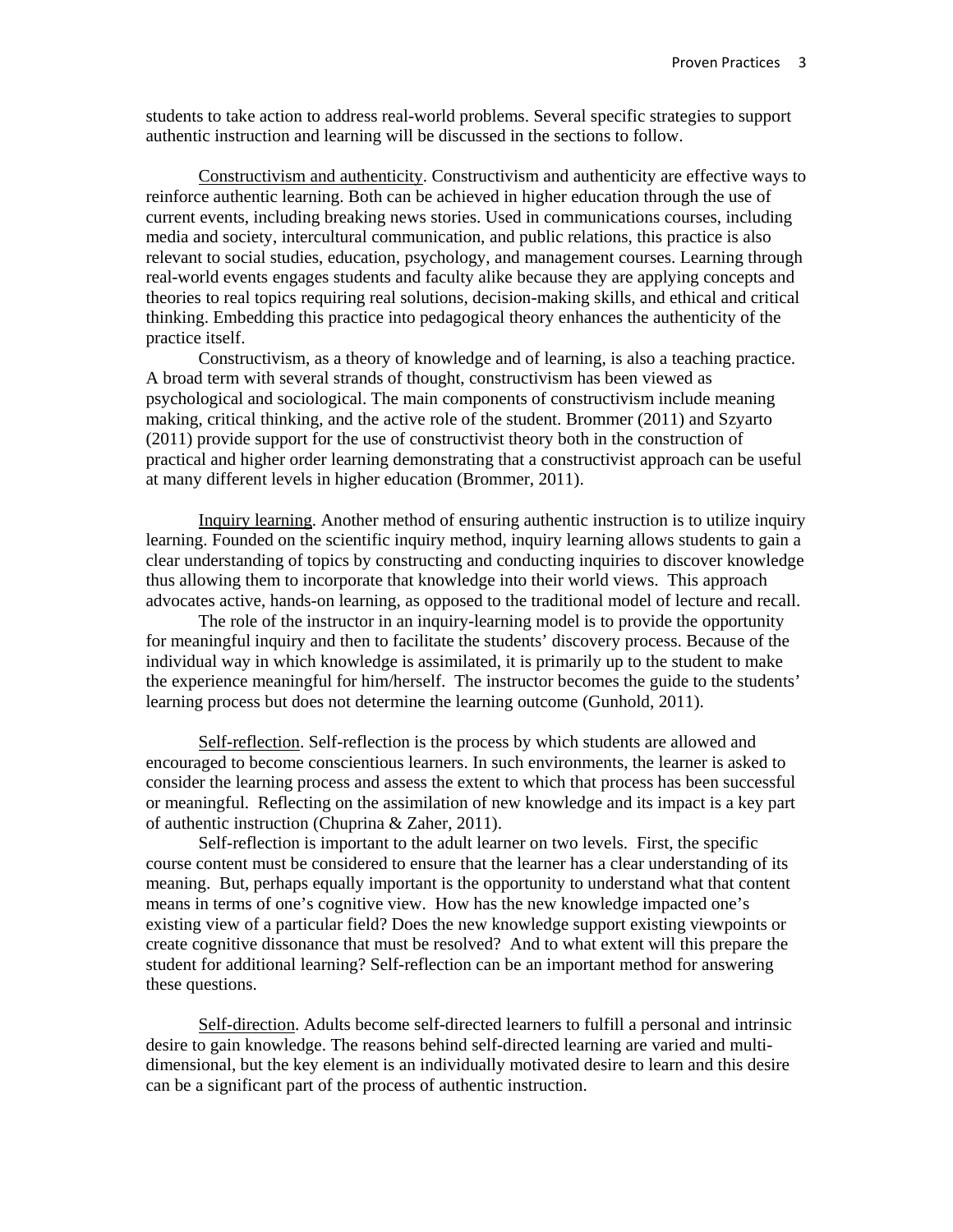No two learners approach self-directed learning in the same way (Brocket  $\&$ Hiemstra, 1991), and this requires numerous methods and mechanisms to support individual lifelong learning. Alternative learning delivery methods, such as online or hybrid learning environments, can promote self-directed learning and offer innovative structures for those individuals driven to seek new knowledge. A variety of theoretical insights help to explain the advantages and barriers associated with self-direction in adult learning.

Curriculum designers and university faculty, who are interested in authentic instruction, can take advantage of motivated adult learners by understanding the different issues related to their learning. Despite the wide range of differences among adult students, self-directed learners exhibit common characteristics. Penland (1979) described self-directed learners as ones who set their own pace by using their own style of learning within their own structures. Knowles (2002) pointed out that adult learners need to know what they are learning, why it is important, and how it will be useful. A number of opinions exist regarding the best ways to administer and deliver programs based on authentic instruction for selfdirected adults, but these varying approaches share the same need to provide motivated learners with the knowledge and skills that they can apply directly and quickly in the pursuit of personal goals.

Employing proper curriculum design and delivery methods is key to meeting the needs of self-directed learners. More attention has been given to the way that instruction is delivered, as student-focused, activity-driven, authentic instruction has emerged to take the place of the traditional lecture-centric model (King, 1993). This shift has been driven by an emergent belief that real learning only happens when students have the ability to engage with material directly. "When students are engaged in actively processing information by reconstructing that information in such new and personally meaningful ways, they are far more likely to remember it and apply it in new situations" (King, 1993, p. 30).

Linking courses to the workplace. Teaching working professionals through authentic instruction assumes that instructors and students collaborate in the learning process that students are able to apply new knowledge to the workplace immediately, and that instructors guide students in learning new material while also demonstrating how that material can be used for professional advancement. Such assumptions set the foundation for instruction that directly links learning in the classroom to performance on the job.

The ability of an instructor to design authentic instruction that models the demands of the workplace will enhance the students' understanding of the professional relevance of the coursework. Such a learning environment avoids an over-emphasis on lecture and reading and, instead, requires students, either individually or in groups, to produce work that resembles or directly models the demands that will be placed on them in a current or future job. The challenge in this area is to ensure that the instructor has current knowledge of and experience in a particular field to provide authentic instruction that is relevant to that field (Diamond, 2011).

Inspiring action and service learning. Another mechanism that can be used for authentic instruction is to engage students in learning that inspires them to take real-world action. Through careful course design, students can learn about important issues concerning such things as the environment, social justice, or ethics, which can then lead them to take action to address these issues in the real world. The authentic instruction is reinforced as students are able to capitalize on new knowledge in their efforts to take inspired action.

Related to instruction that inspires action is the use of service learning. Service Learning is an academic model providing students and faculty hands-on experiences and an opportunity to develop in-depth knowledge and skills through projects aimed at identifying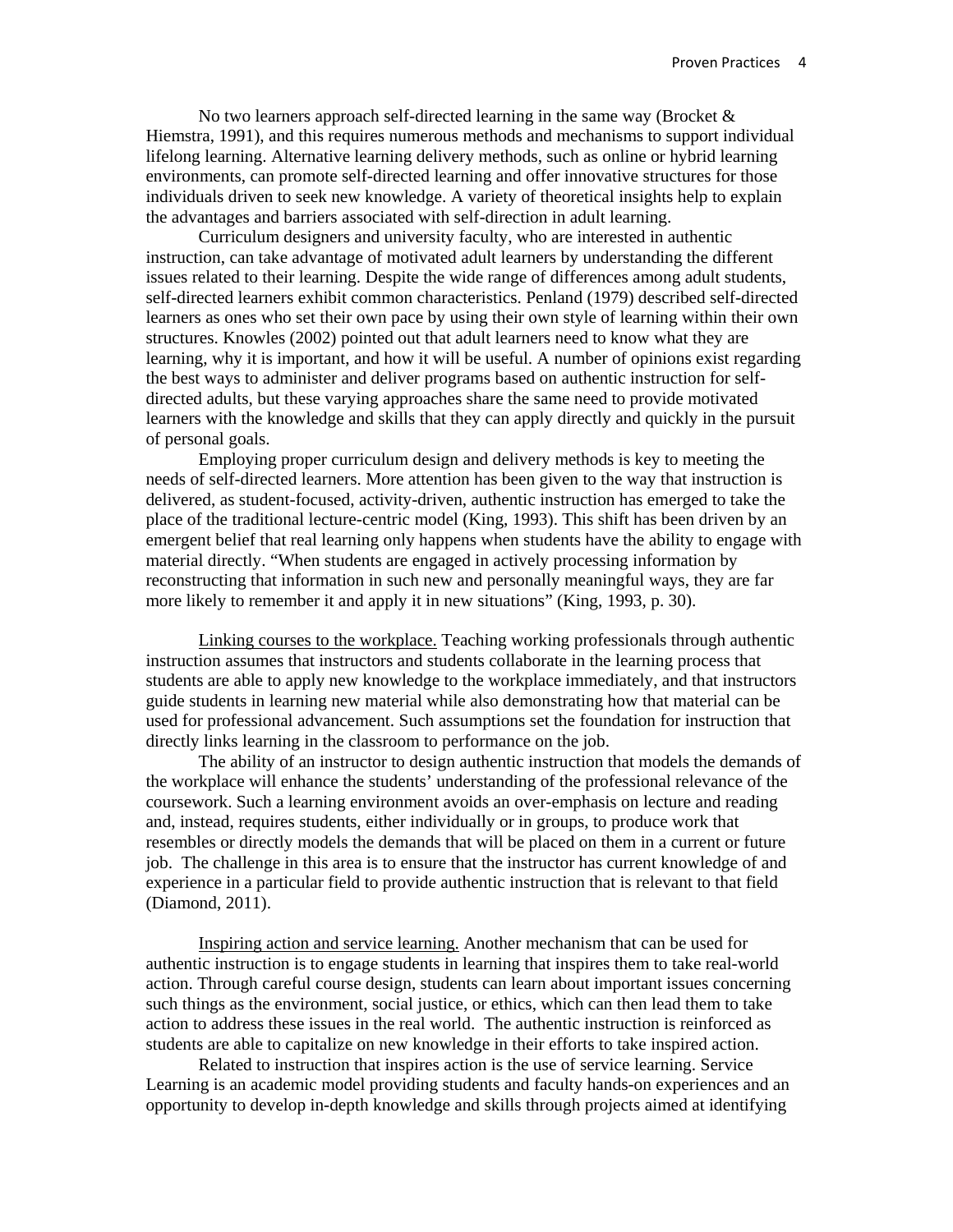and meeting real community needs. Service Learning provides students the opportunity to combine, utilize, and apply skills and concepts developed in the classroom along with acquired personal and professional knowledge in real-world projects. This method is considered a form of experiential learning and is often described by professionals and students as a "hands-on," practical form of learning (Watkins & Braun, 2009). Students engaging in service learning projects link classroom instruction to real-world application as they dedicate their efforts to social reform projects, thereby reinforcing learning in a meaningful way. It is a clear example of authentic instruction as students are learning as they are acting on behalf of their communities (Kelley, 2011).

Both inspired action and service learning give students the opportunity to engage in instruction that is authentic in structure and provides them with a sense of relevance and importance related to their learning.

### Online and Hybrid Delivery

Online and hybrid instructional delivery methods have become as common as in-class sessions. Yet many differing viewpoints are circulating regarding the best way to deliver online instruction. There are also many varying opinions regarding the legitimacy of online instruction when compared to traditional in-class formats. What can be agreed upon is that online instruction is here to stay.

Most would agree that to be effective, online instructors cannot merely transfer inclass activities to an online format. Online learning is a completely different methodology that involves the use of tools and strategies not found in traditional classrooms. Discussion boards, virtual team projects, interactions with and among remote students, and course cohesion are only a few of the aspects of online learning that require additional attention from faculty skilled in the use of this delivery method.

Many instructors who lead online courses have developed a number of strategies intended to ensure that students learn as much in an online course as they might in a traditional classroom. The practices reviewed in this section are some of the strategies that, through experience, have proven to be useful in educating online students (Flores, 2011).

 Online and hybrid program design and delivery. Many researchers have engaged in controversial discussions on the philosophical approaches to learning in online and hybrid formats. Debates continue on the effectiveness, benefits, and limitations of online and hybrid delivery, and faculty and students continue to challenge curricular approaches in these formats.

 Historically, curriculum design in all delivery modes has followed a pedagogical, or teacher-centered, framework (Honigsfeld & Dunn, 2006). Since the late 1970s, the leaders of some nontraditional institutions have shifted the curriculum design to reflect the classic works of Knowles (1980) on the needs of adult learners through student-centered learning, or andragogy. As access to technology has increased, curriculum design discussions have evolved to include ways to enhance the online experience by offering multiple pathways to obtain content and feedback (Mupinga, Nora, & Yaw, 2006).

 In 2003, 34 percent of institutions of higher education in the United States offered complete online degree programs (Allen & Seaman, 2005). Some schools have online programs with the same requirements, classes, and teachers as their traditional programs. The alternative is attractive for many students, including the minimally tapped market of students who have little time but have the funds, as online programs typically cost more than traditional classroom programs (Endres, Chowdhury, Frye, & Hurtubis, 2009). Curriculum developers in online and hybrid programs need to be aware of the benefits and challenges that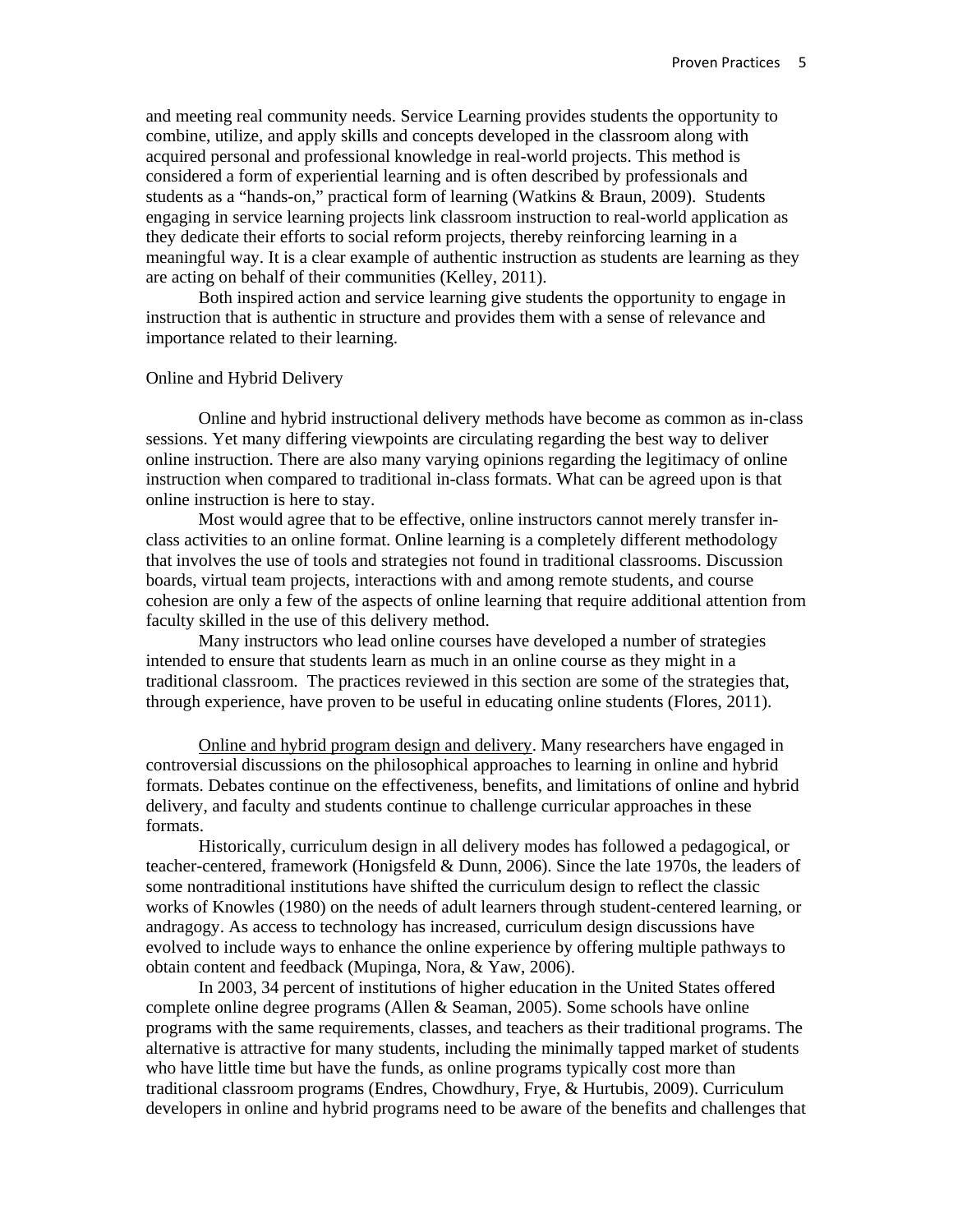come with distance learning and should become familiar with strategies that have historically been successful in overcoming the challenges.

Additionally, online and hybrid programs have been shown to promote learning effectiveness when online learning is blended with local experiences. This approach accommodates diverse student populations and learning styles and allows theory and practice to be combined with locally relevant issues providing real-world learning experiences (Moloney, Hickey, Bergin, Boccia, & Polley, 2007). As an example, at CityU courses and programs are taught at multiple campuses around the world. With online and hybrid course offerings, students are able to choose the delivery mode most compatible with their learning preferences and learn from instructors located in other countries. Many CityU students appreciate collaborating with students and faculty members who bring international perspectives from across borders. Students can choose to travel to other countries to engage in international learning or learn online from geographically dispersed instructors who bring real-world, international experiences to the online classroom.

From an instructor or program manager's perspective, the following benefits of offering courses in online or hybrid formats have been documented: (a) improved faculty support, (b) effective delivery of student assistance, (c) increased ability to share electronic course materials, (d) greater sharing of faculty workload, (e) promotion of virtual learning communities,  $(f)$  increased facilitation of student feedback, and  $(g)$  more effective program management (Tang & Byrne, 2007). Yet there remain questions about the value of online programs from both instructors' and students' perspectives. These questions may impact the extent to which faculty embrace this delivery method and, also, the level of motivation that students bring to online courses.

Strategies for motivating online students. Students who are accustomed to traditional classroom formats may be reticent to participate in a course that is delivered in an online or hybrid format. One method to address this is to require participation through curriculum design. Engagement in online activities could simply be included as one of the required and graded assessments and students would regard it as more or less important depending on the percentage of the final grade that their participation accounted for. This approach, while successful in driving student participation, may present other problems and most likely will result in compliance-level engagement in discussions or online activities. Additionally, the quality of student contributions may not be as high as it could be if instructors were to use other, more positive methods of motivating and engaging students (Cholewinska, 2011).

Highly successful instructors do not rely solely on curriculum requirements to create a quality class. They engage students in activities and are actively involved in the facilitation of discussions. They post interesting and complex questions, show other aspects of discussed topics, incorporate new ideas, provide real-life applications, and share their own professional experiences in discussions as they work to create a supportive classroom environment.

Quantity and quality of student interaction in online courses depends on the active engagement of instructors and on the quality of the instructors' engagement. Instructors cannot limit their interactions to scattered and short comments to students. Their role as facilitators starts with soliciting complex and interesting problems or questions that compel students to use course concepts and to make references to concepts learned in previous courses or professional experiences. Moreover, the instructor's role involves moving discussions to a deeper level by emphasizing the advantages and disadvantages of students' approaches and alternative viewpoints, as well as the results and the importance of their original perspectives. Simultaneously, instructors facilitating online activities advocate clarity of response by persuading students to elaborate in their posts. As Maor (2003) pointed out, online instructors need to be ready to intervene in the discussion when it stalls or goes off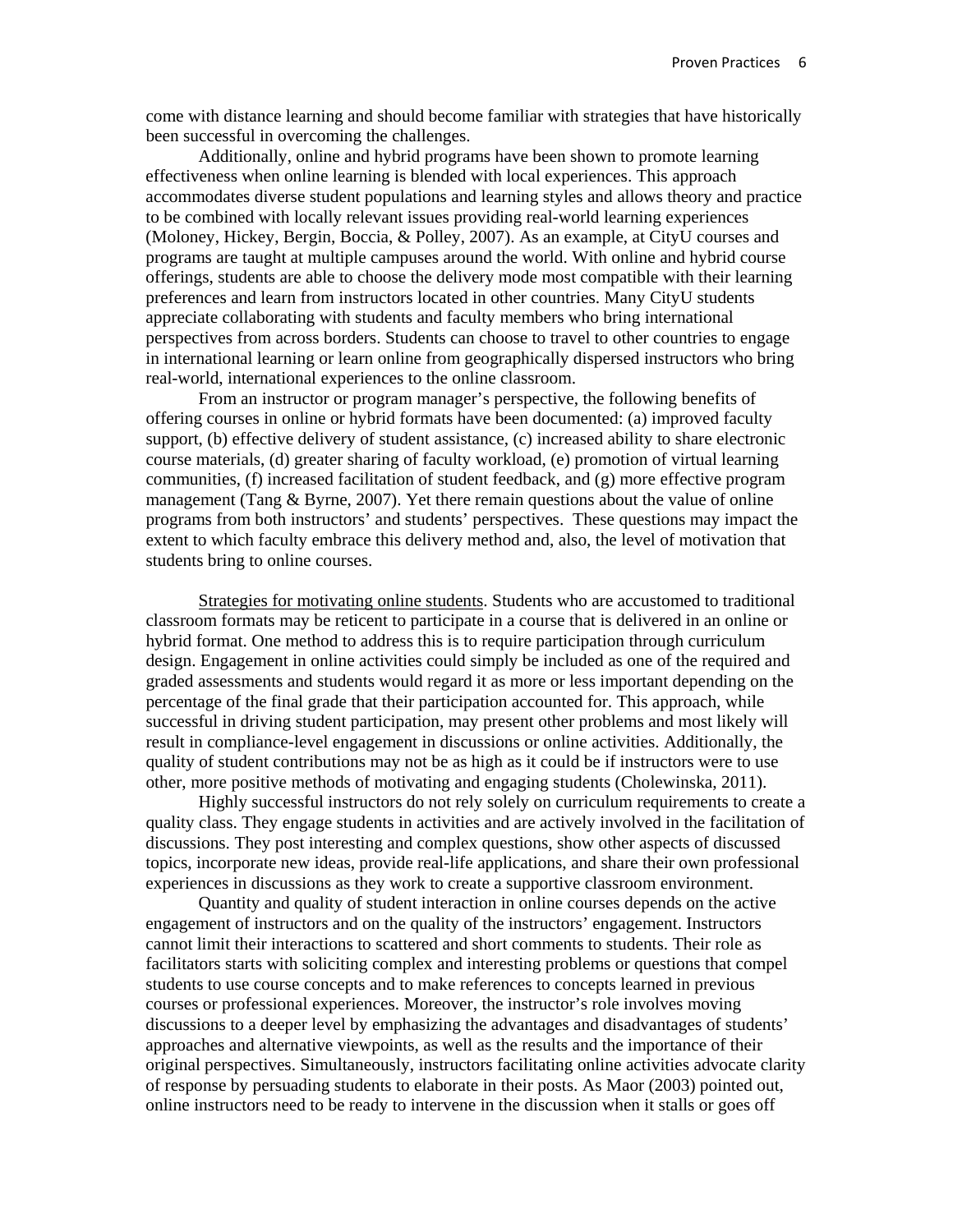track and ensure that student postings are professional, scholarly, and serve as experiences that connect the students to one another.

Students in classes with active facilitation of discussion are often more engaged than those in sections with less attentive instructors. It is clear that the role of the instructor, as well as the design of the course, play key roles in the level of motivation for online students. This is important for instructors as well as for instructional designers (Cholewinska, 2011).

Using technology in online and hybrid courses. Another primary concern related to the design and delivery of online or hybrid courses is the specific type of platform and technology tools used. The technologies used in online classes can be grouped into two categories: synchronous and asynchronous (Hrastinski, 2008). Synchronous learning requires all learners and instructors to be present at the same time. Classes are delivered through technologies such as web conferencing and live streaming, which allow users to connect into a live web conference. Asynchronous learning allows users to access material from a central site with no designated time assigned to it. E-mail, message boards, and blogs are common modes of asynchronous communications (Hrastinski, 2008).

The use of technology in online courses can enhance the learning experience. A variety of technologies exist that can be used to create an interactive personal classroom, including options for sharing audio and video to enhance adult learning in online modalities. Many studies have been conducted or are currently underway to determine the optimal ways that these technologies, including other emergent tools, can be used to advance authentic instructional methods (Minor, 2011).

Some researchers argue, however, that the online classroom, even when supported by innovative technology, cannot be compared to a traditional classroom experience. These authors propose that the online classroom experience lacks vital elements necessary for an effective learning experience, leaving students less engaged or motivated in the learning process (Bigelow, 1999; Clark, 2001; MacKinnon, 2000; Ponzurick., 2000). Other authors support the equivalency theory (Simonson, Schlosser, & Hanson, 1999), which states that the closer the online classroom is to the traditional classroom, the more the results will emulate one another. Therefore, the results of face-to-face contact in a traditional classroom as compared to face-to-face contact via a form of technology should result in similar outcomes. If technology is used appropriately, the online experience can be at least as rich as the traditional classroom (Brower, 2003; Minor, 2011).

### Conclusion

This paper summarized the key findings presented in a collection of proven practices gathered by the faculty and staff at City University of Seattle. This collection represents a unique compilation of strategies that can be employed by instructors at other teaching institutions around the world. Within the realm of authentic instruction, faculty and course designers can utilize constructivism and authenticity, inquiry learning, self-reflection, and self-direction. They can also utilize strategies to link coursework to the workplace as well as designing instruction that inspires students to take action to improve their communities. All of these authentic instructional strategies can be employed in online or hybrid courses where proper student motivation and the utilization of technology can greatly enhance the student experience.

The strategies briefly described in this paper are described in much more detail in the 26 chapters that are found in *Authentic Instruction and Online Delivery: Proven Practices in Higher Education.* As indicated above, this collection was intended to be an experiencedbased repository of strategies to be used with adult students. If experience is the best teacher,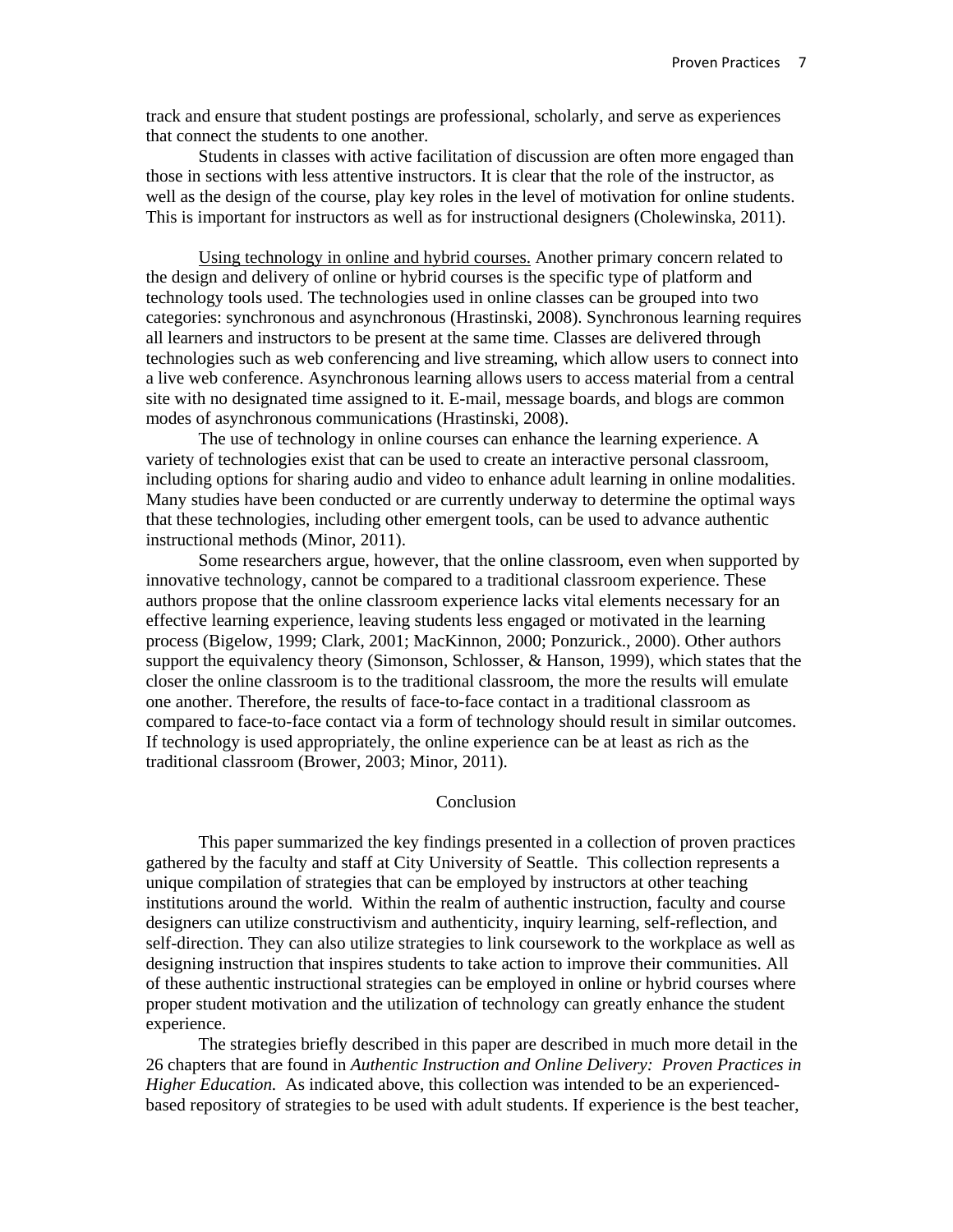then proven practices, developed through instructor experience, have much to offer both novice and veteran educators.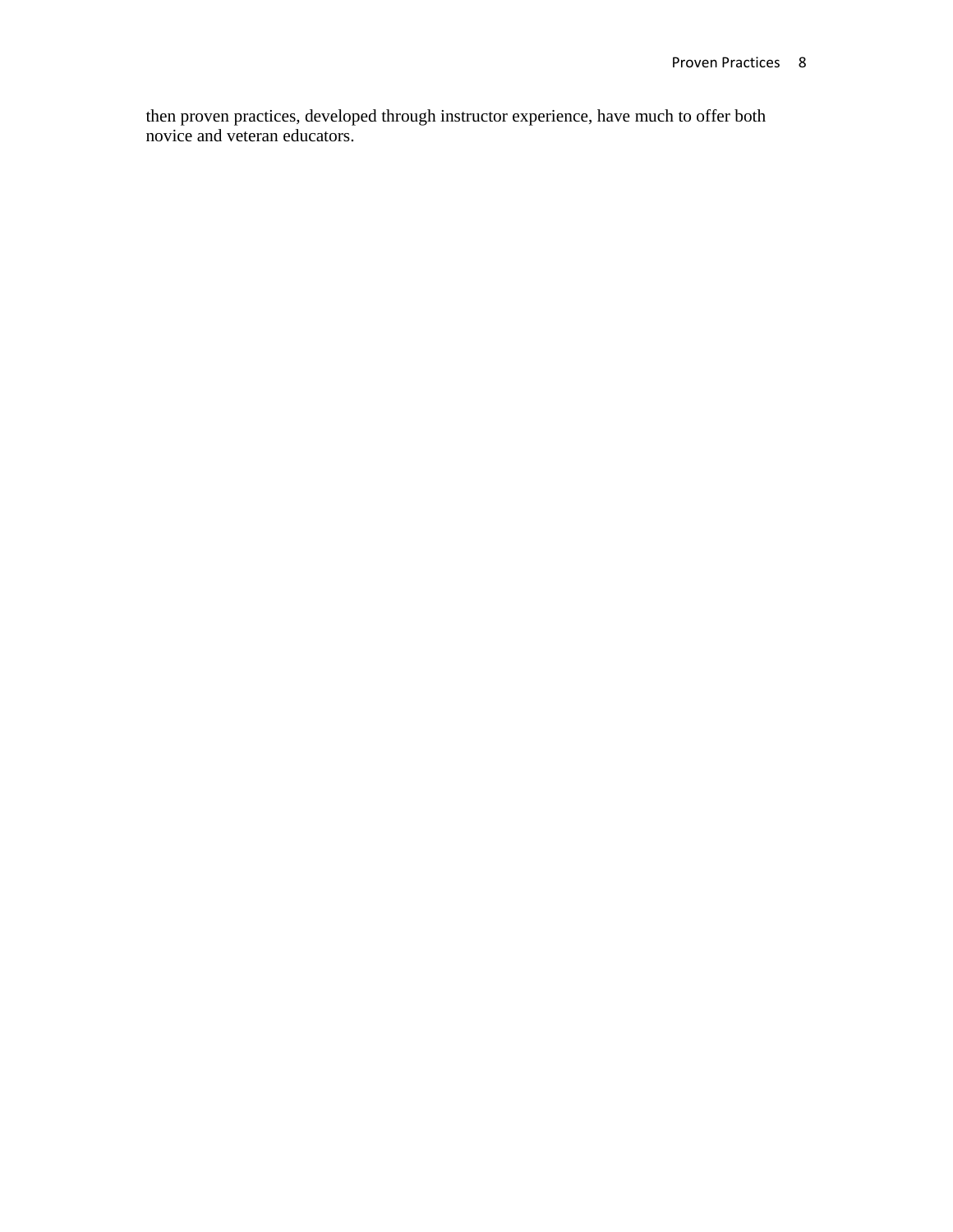### References

- Allen, I. E., & Seaman, J. (2005). *Growing by degrees: Online education in the United States.* Retrieved from http://www.sloan-c.org/resources/growing\_by\_degrees.pdf
- Bigelow, J. D. (1999). The web as an organizational behavior learning medium. *Journal of Management Education*, *23*, 635-650.
- Brocket, R., & Hiemstra, R. (1991). *Self-direction in adult learning: Perspectives on theory, research, and practice*. London and New York: Rutledge.
- Brommer, S. (2011). Constructivism, meaning making, and breaking news. In K. Kirstein, J. Hinrichs, & S. Olswang (Eds.), *Authentic instruction and online delivery: Proven practices in higher education* (pp. 3-13)*.* Charleston, SC: CreateSpace Publishing.
- Brower, H. (2003). On emulating classroom. *Academy of Management Learning and Education*, *2*(1), Retrieved from http://ehis.ebscohost.com/ehost/pdfviewer/pdfviewer?hid=114&sid=490a3b70- 2c18-4776-a0d0-614cb7f6d2b3%40sessionmgr115&vid=6
- Cholewinska, A. (2011). Proven approaches to motivating engagement by students in online classes. In K. Kirstein, J. Hinrichs, & S. Olswang (Eds.), *Authentic instruction and online delivery: Proven practices in higher education* (pp. 255-264). Charleston, SC: CreateSpace Publishing.
- Chuprina, L. & Zaher, L. (2011). Successful learning and teaching approaches: Selfreflection as a bridge to self-directed and lifelong learning. In K. Kirstein, J. Hinrichs, & S. Olswang (Eds.), *Authentic instruction and online delivery: Proven practices in higher education* (pp. 53-68)*.* Charleston, SC: CreateSpace Publishing.
- Clark, L. J. (2001). Web-based teaching: A new educational paradigm. *Intercom*, 48, 20-23.
- Diamond, J. (2011). Reality in the classroom: An example in teaching project management. In K. Kirstein, J. Hinrichs, & S. Olswang (Eds.), *Authentic instruction and online*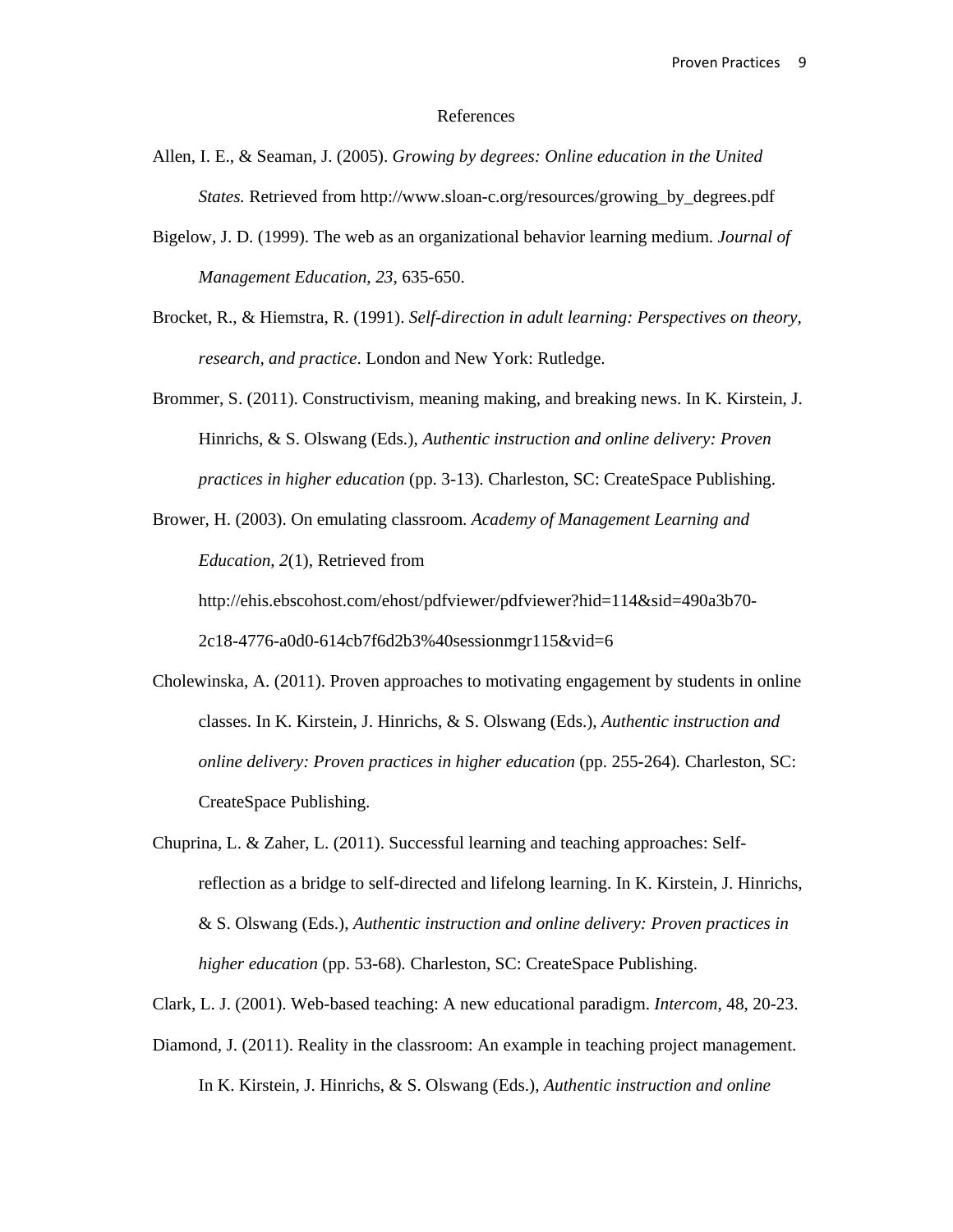*delivery: Proven practices in higher education* (pp. 101-114)*.* Charleston, SC: CreateSpace Publishing.

- Endres, M. L., Chowdhury, S., Frye, C., & Hurtubis, C. A. (2009). The multifaceted nature of online MBA student satisfaction and impacts on behavioral intentions. *Journal of Education for Business, 84*, 304-312.
- Flores, K. A. (2011). Implementing online and hybrid programs and courses: Benefits, challenges and proven practices. In K. Kirstein, J. Hinrichs, & S. Olswang (Eds.), *Authentic instruction and online delivery: Proven practices in higher education* (pp. 241-254). Charleston, SC: CreateSpace Publishing.
- Gunhold, R. (2011). Inquiry learning in higher education. In K. Kirstein, J. Hinrichs, & S. Olswang (Eds.), *Authentic instruction and online delivery: Proven practices in higher education* (pp. 27-37)*.* Charleston, SC: CreateSpace Publishing.
- Honigsfeld, A., & Dunn, R. (2006). Learning style characteristics of adult learners. *Delta Kappa Gamma Bulletin, 72*(2), 14-31.
- Hrastinski, S. (2008). Asynchronous & Synchronous e-learning. *Educate Quarterly*, (4), 51- 55.
- Kelley, G. (2011). Service learning. In K. Kirstein, J. Hinrichs, & S. Olswang (Eds.), *Authentic instruction and online delivery: Proven practices in higher education* (pp. 133-146)*.* Charleston, SC: CreateSpace Publishing.
- King, A. (1993). From sage on the stage to guide on the side. *College Teaching, 41*(1), 30- 35.
- Knowles, M. (1980). *The modern practice of adult education: From pedagogy to andragogy*. Englewood Cliffs, NJ: Prentice Hall.
- Knowles, M. (2002)*. Lifelong learning: A dream*. Retrieved from http://www.newhorizons.org/future/Creating\_the\_Future/crfut\_knowles.html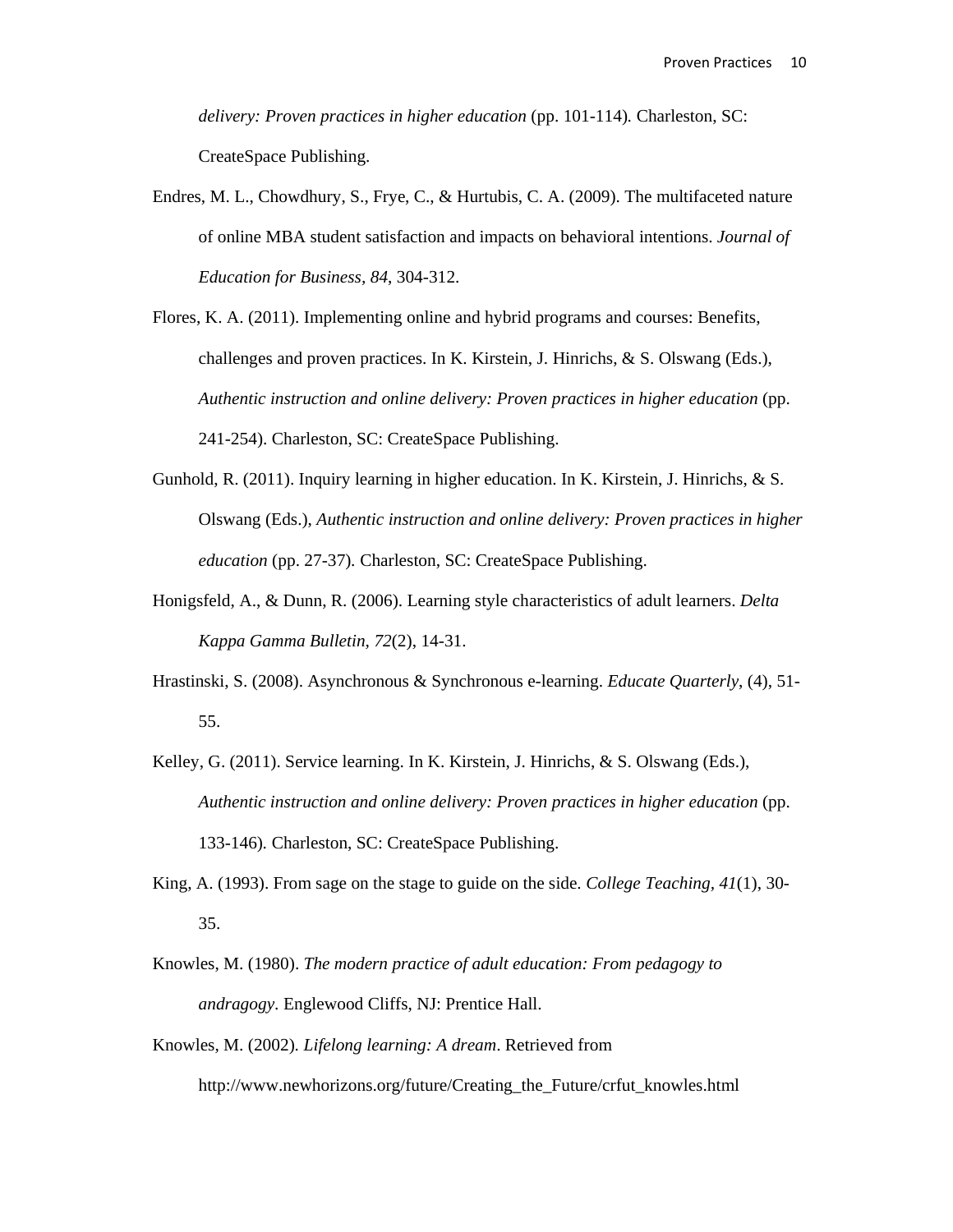- MacKinnon, G. R. (2000). The dilemma of evaluating electronic discussion groups. *Journal of Research on Computing in Education*, *33*, 125-132.
- Maor, D. (2003). The teacher's role in developing interaction and reflection in an online learning community. *Education Media International, 40*(1/2), 127-137.
- Minor, M. (2011). Technology in the asynchronous online world. In K. Kirstein, J. Hinrichs, & S. Olswang (Eds.), *Authentic instruction and online delivery: Proven practices in higher education* (pp. 221-230)*.* Charleston, SC: CreateSpace Publishing.
- Moloney, J. F., Hickey, C. P., Bergin, A. L., Boccia, J., & Polley, K. (2007). Characteristics of successful local blended programs in the context of the Sloan-C pillars. *Journal of Asynchronous Learning Networks, 11*. Retrieved from http://www.sloanc.org/publications/jaln/v11n1/pdf/v11n1\_5moloney.pdf
- Mupinga, D. M., Nora, R. T., & Yaw, D. C. (2006, March 18). The learning styles, expectations, and needs of online students. Retrieved from http://www.redorbit.com/news/technology/433632/the\_learning\_styles\_expectations\_ and needs of online students/
- Penland, P. (1979). Self-initiated learning. *Adult Education, 29*, 170-179.
- Ponzurick, T. G., France, K. R., & Logar, C. M. (2000). Delivering graduate marketing education: An analysis of face-to-face versus distance education. *Journal of Marketing Education, 22*, 180-188.
- Simonson, M., Schlosser, C., & Hanson, D. (1999). Theory and distance education: A new discussion. *American Journal of Distance Education, 13*, 60-75.
- Szyarto, C. (2011). The six thinking hats: A constructivist's technique to facilitate the transfer and application of critical and creative thinking. In K. Kirstein, J. Hinrichs, & S. Olswang (Eds.), *Authentic instruction and online delivery: Proven practices in higher education* (pp. 83-99)*.* Charleston, SC: CreateSpace Publishing.